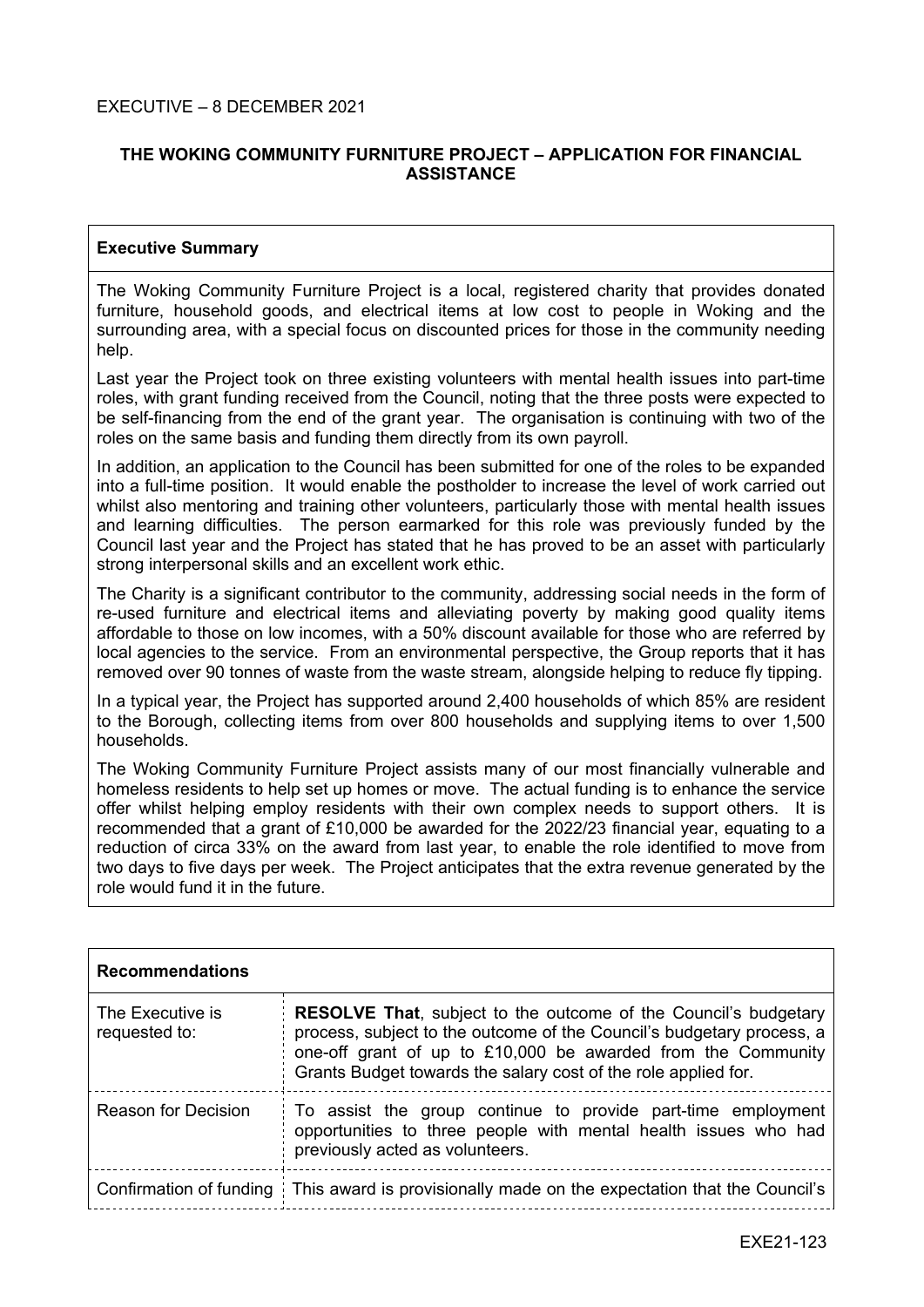|                        | budgets for revenue and capital projects remain at the same level<br>allocated for the current financial year. The Council's overall budget,<br>including the sums allocated for community grants, will be determined<br>by Council at its meeting on 10 February 2022. In the event the grant<br>budgets are set at the anticipated levels, confirmation of the Council's<br>support will be sent to successful applicants. Groups should not plan<br>for the 2022/23 funding until this confirmation has been received.                                                                                                                                    |
|------------------------|--------------------------------------------------------------------------------------------------------------------------------------------------------------------------------------------------------------------------------------------------------------------------------------------------------------------------------------------------------------------------------------------------------------------------------------------------------------------------------------------------------------------------------------------------------------------------------------------------------------------------------------------------------------|
| Conditions             | <b>Accounts.</b> The Organisation must submit accounts for the year in<br>which the grant is awarded, including an income and expenditure<br>account and balance sheet. Please note that accounts for other years<br>may also be required.                                                                                                                                                                                                                                                                                                                                                                                                                   |
|                        | Monitoring Information. The Organisation must submit quarterly<br>monitoring information as a measure of its achievements. Failure to<br>provide details will jeopardise the award. E-mail requests will be sent<br>to the applicant on a quarterly basis.                                                                                                                                                                                                                                                                                                                                                                                                   |
|                        | <b>Publicity.</b> Where possible, the Organisation is required to publicise<br>the support received from Woking Borough Council, including on<br>websites and literature / leaflets produced.                                                                                                                                                                                                                                                                                                                                                                                                                                                                |
|                        | <b>Payments.</b> Unless exceptional circumstances exist all invoices must<br>be received quarterly with monitoring information for the previous<br>quarter.                                                                                                                                                                                                                                                                                                                                                                                                                                                                                                  |
|                        | <b>Payment Period.</b> Final quarter claims must be made by the second<br>week in April. Unclaimed awards will not be available at a later date<br>unless exceptional circumstances can be demonstrated to the Council<br>before the end of the award year.                                                                                                                                                                                                                                                                                                                                                                                                  |
|                        | <b>Joint Working.</b> WBC expects the Organisation to engage positively<br>on health and wellbeing multi-agency joint work affecting Woking.<br>Groups which refuse may place their Council support at risk, e.g.<br>grant, concessionary rent and other assistance.                                                                                                                                                                                                                                                                                                                                                                                         |
|                        | <b>Homelessness Reduction Act 2017.</b> Following the introduction of<br>new legislation from April 2018, the Council expects the support of<br>partner agencies in identifying people at risk of homelessness as early<br>as possible to maximise the opportunities to prevent such. Partner<br>agencies / organisations are expected to be engaged in joint working<br>arrangements to assist in finding suitable housing and support<br>solutions, and where appropriate to undertake and respond to the new<br>'duty to refer'. Groups which do not support this new legislation and<br>way of working positively may put their Council support at risk. |
| Performance Indicators | <b>Users.</b> The Organisation to provide a breakdown of the users.                                                                                                                                                                                                                                                                                                                                                                                                                                                                                                                                                                                          |
|                        | <b>Activities.</b><br>The Organisation to provide details of activities and<br>events held.                                                                                                                                                                                                                                                                                                                                                                                                                                                                                                                                                                  |
|                        | <b>Publicity.</b> The Organisation to advise how the Council's support has<br>been publicised.                                                                                                                                                                                                                                                                                                                                                                                                                                                                                                                                                               |
|                        | <b>Statement of Use.</b> The Organisation to provide a statement stating<br>the use to which the grant money has been put.                                                                                                                                                                                                                                                                                                                                                                                                                                                                                                                                   |
| <b>Future Support</b>  | The financial pressure on the Council's budgets is expected to<br>continue in the coming years and accordingly the overall level of<br>support available in future years may be reduced. The applicant is<br>therefore to be advised that the award of funding for 2022/23 does not                                                                                                                                                                                                                                                                                                                                                                          |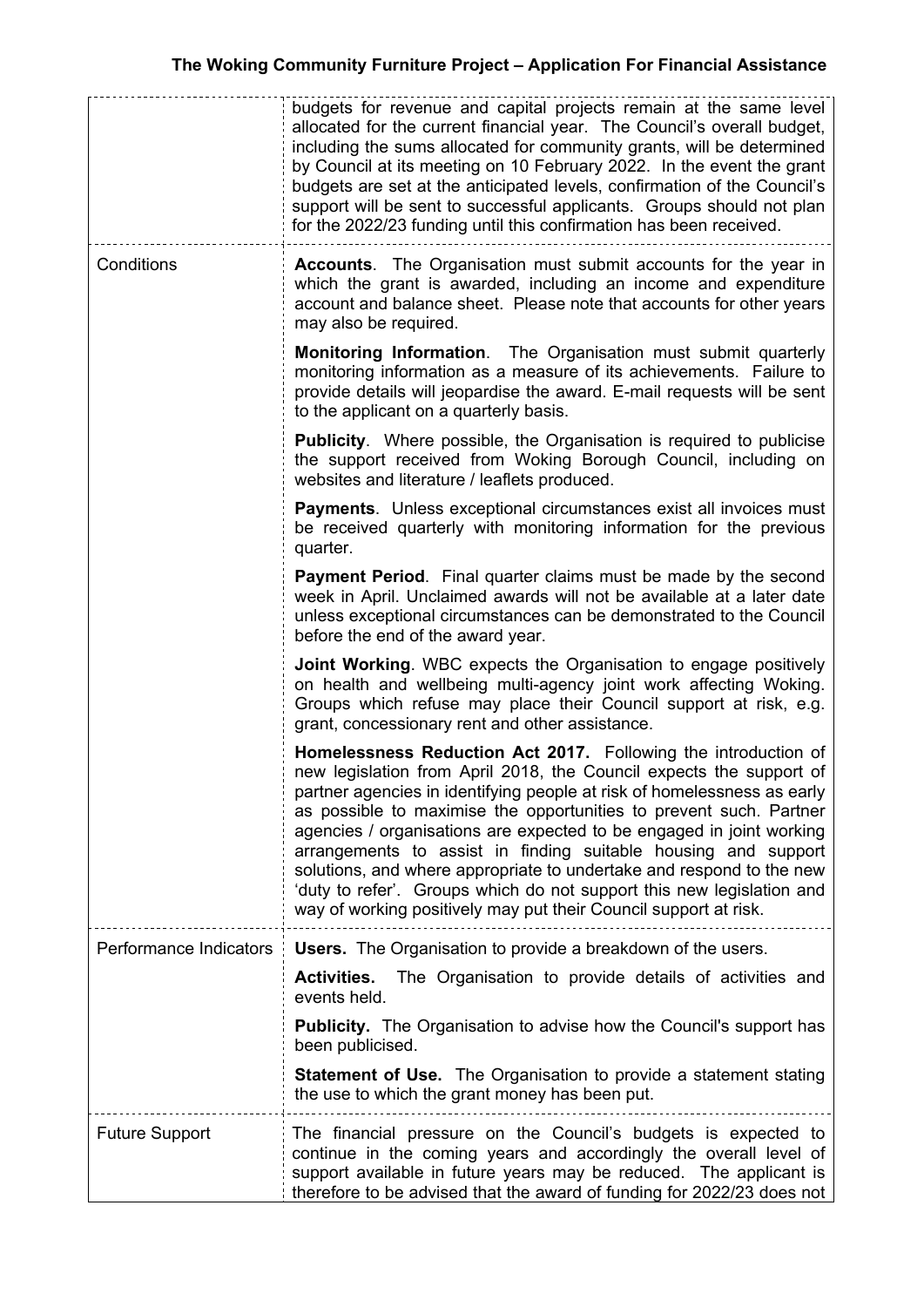| imply that a similar application in 2023/24 would be supported. In<br>particular, it is emphasised that the Council is unlikely to be in a<br>position to award any sums above the 2022/23 levels.                                                                                                                                                                                                                                      |
|-----------------------------------------------------------------------------------------------------------------------------------------------------------------------------------------------------------------------------------------------------------------------------------------------------------------------------------------------------------------------------------------------------------------------------------------|
| In view of this, the applicant is to be advised to ensure that<br>contingency plans for the Group's operations for 2023/24 have been<br>drawn up in the event that the Council is unable to continue its support<br>beyond April 2023. All applicants are strongly recommended to<br>pursue alternative sources of funding and are encouraged to approach<br>Woking Borough Council's Community Support Team for advice and<br>support. |

# **The Executive has authority to determine the above recommendations.**

# **Background Papers:**

2022/23 Application Form.

# **Reporting Person:**

Julie Fisher, Chief Executive Extn: 3301, Email: julie.fisher@woking.gov.uk

## **Contact Person:**

Frank Jeffrey, Head of Democratic Services Extn: 3012, Email: frank.jeffrey@woking.gov.uk

Doug Davern, Democratic Services Officer Extn: 3018, Email: doug.davern@woking.gov.uk

## **Portfolio Holder:**

Cllr Simon Ashall Email: cllrsimon.ashall@woking.gov.uk

## **Shadow Portfolio Holder:**

Cllr Will Forster Email: cllrwill.forster@woking.gov.uk

## **Date Published:**

30 November 2021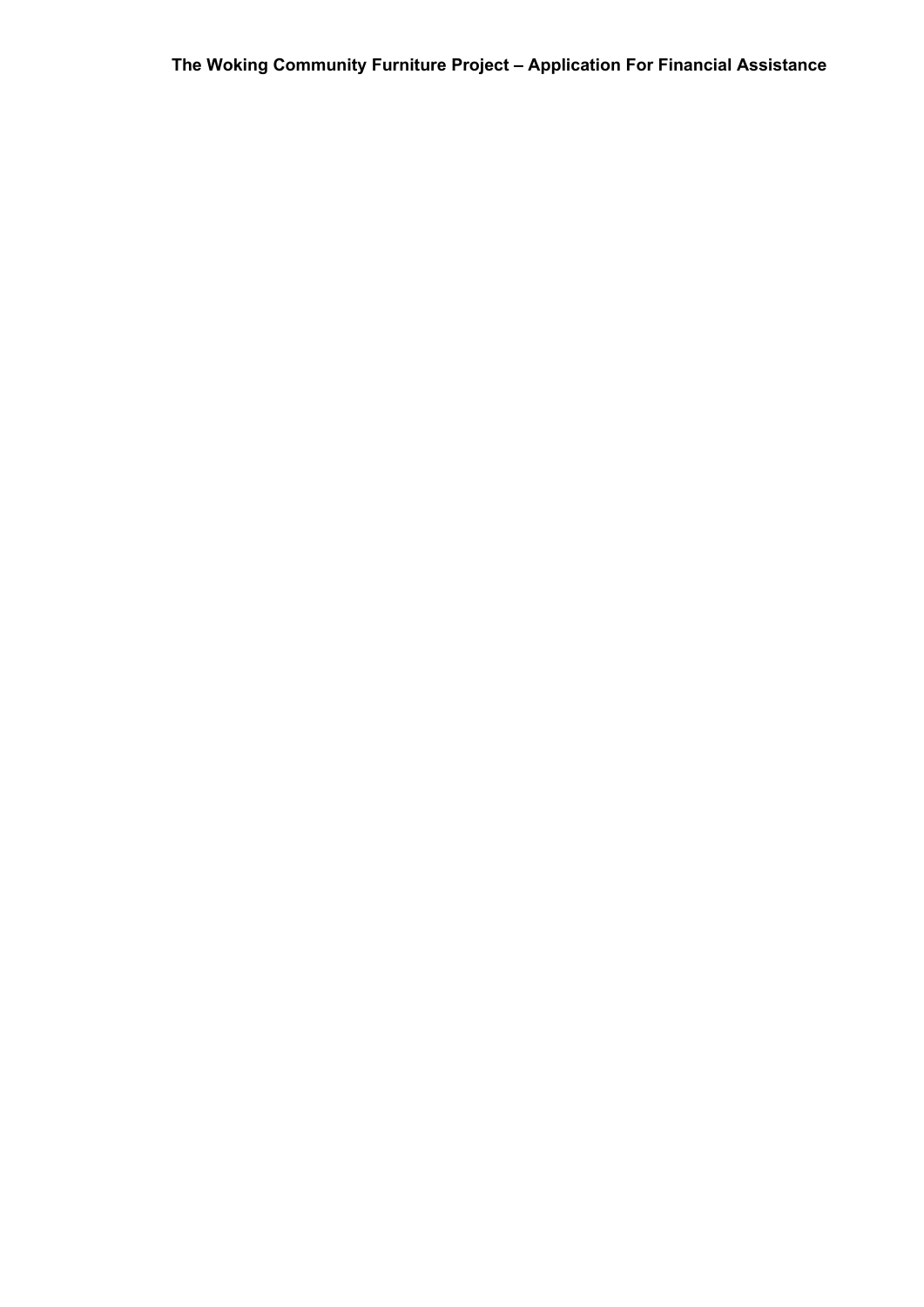| 1.0 Summary of Application |                                                                                                                                                                                                                                                                                                                                                                                                                                                                                                                                                     |
|----------------------------|-----------------------------------------------------------------------------------------------------------------------------------------------------------------------------------------------------------------------------------------------------------------------------------------------------------------------------------------------------------------------------------------------------------------------------------------------------------------------------------------------------------------------------------------------------|
| 1.1 Status and Aims        | The Woking Community Furniture Project (WCFP) was formed in<br>September 1996. Its aim is to relieve poverty and provide<br>employment opportunities via the collection and provision of furniture,<br>electrical items and housewares for those living in the community on<br>low incomes.                                                                                                                                                                                                                                                         |
|                            | The Project collects items that would otherwise go to landfill, thus<br>providing an immediate environmental benefit. It supplies these items<br>to those in need, providing an economic & social benefit. The service<br>largely provided by volunteers (frequently the long term<br>IS<br>unemployed, or those with mental health / addiction issues, and those<br>on community service) thus providing an additional social benefit and<br>a pathway to full time employment.                                                                    |
| 1.2 Employees              | 8. Project Director, Administrator, Driver, 2 x Van Assistants, PAT<br>Tester / Electrical Repairer, 2 x Shop Workers / PAT Tester and Shop<br>Manager.                                                                                                                                                                                                                                                                                                                                                                                             |
| 1.3 Volunteers             | 24, whose activities include administration, customer service, stock<br>pricing and display), warehouse<br>(including labelling,<br>control<br>assistance, on vehicle delivery and collection assistance, cleaning,<br>and building maintenance. Refurbishments and repairs take place in<br>the Group's workshop.                                                                                                                                                                                                                                  |
|                            | In addition to the above volunteers, pre-pandemic there were over 40<br>Community Service placements who performed circa 4,800 hours of<br>unpaid work. This was suspended due to the pandemic, however 2<br>new placements had recently begun.                                                                                                                                                                                                                                                                                                     |
|                            | Several of the staff have ongoing mental health issues and<br>employment was a route of recovery for them, as well as putting them<br>in a position to provide empathetic support to volunteers and<br>customers.                                                                                                                                                                                                                                                                                                                                   |
|                            | A number of volunteers have been referred from local agencies such<br>as Corner House, MIND, Richmond Fellowship, LinkAble and Surrey<br>Choices.                                                                                                                                                                                                                                                                                                                                                                                                   |
| 1.4 Clients/Users          | In a usual year, the Project would support around 2,400 households of<br>which 85% are resident to the Borough, collecting items from over 800<br>households and supplying items to over 1,500 households.                                                                                                                                                                                                                                                                                                                                          |
|                            | The prices charged vary from item to item (for example, sofa £40,<br>wardrobe £40, washing machine £70, microwave £15, chest of<br>drawers £30 and bed £25). Clients referred to the Group by local<br>agencies as being on low incomes receive a 50% discount. Examples<br>of referral agencies include Woking Borough Council, Citizens Advice<br>Woking, Woking Age Concern, several local Housing Association and<br>NHS related agencies. Referrals are made by completing a short e-<br>form on the Group's website and are valid for a year. |
|                            | Collections are made from donor's homes, making the service an<br>attractive alternative to paid options and helping to avoid fly tipping.                                                                                                                                                                                                                                                                                                                                                                                                          |
|                            | A significant proportion of the households assisted are on low                                                                                                                                                                                                                                                                                                                                                                                                                                                                                      |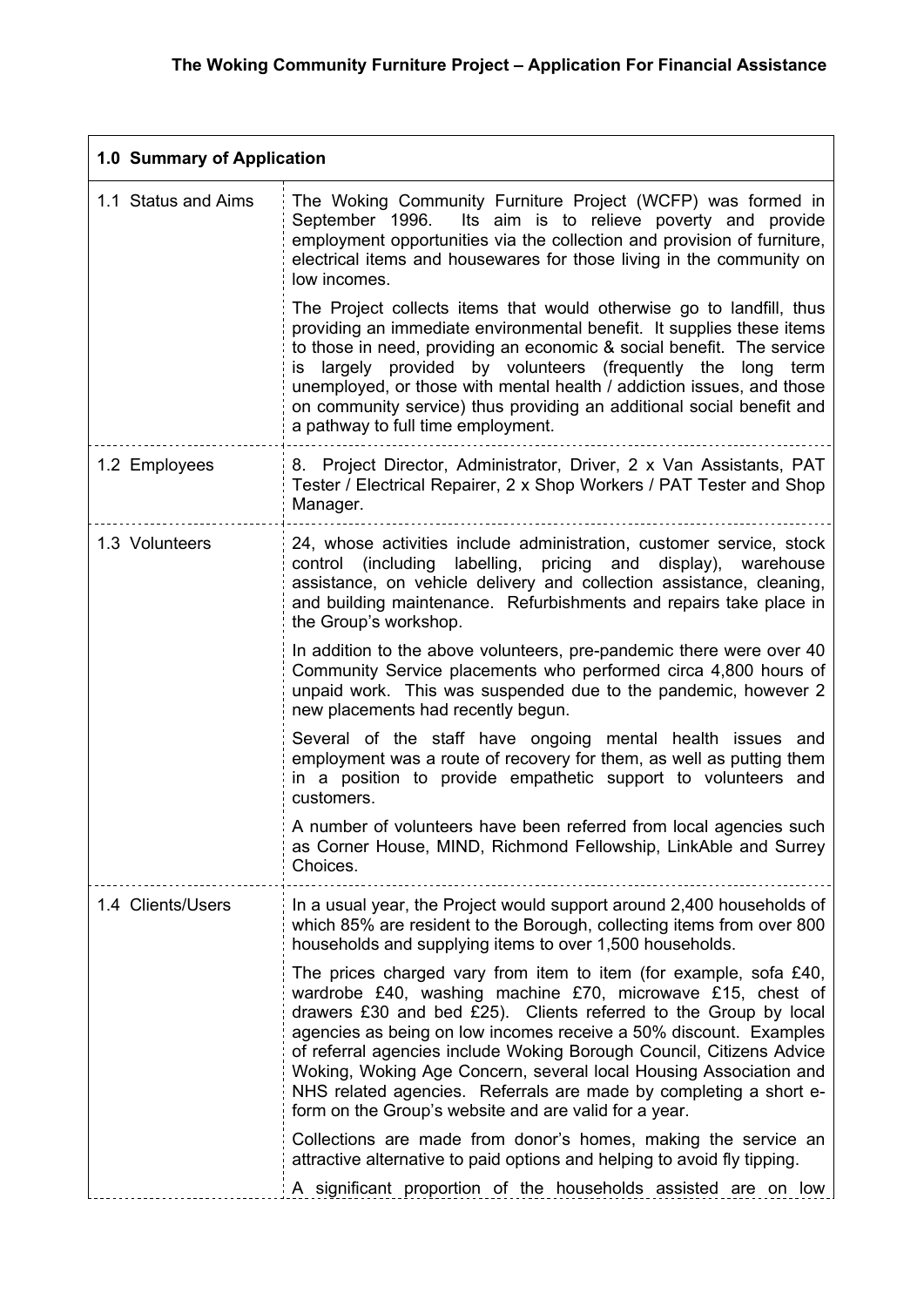|                       | incomes. Once referred a user can access the service at the<br>discounted rate for a year and has the option to continue after this<br>period if they are in no better a financial position. There are also many<br>clients from the Syrian community. In addition, a number of users<br>have been recently re-housed after facing homelessness and often at<br>a financial low point.                                                                            |
|-----------------------|-------------------------------------------------------------------------------------------------------------------------------------------------------------------------------------------------------------------------------------------------------------------------------------------------------------------------------------------------------------------------------------------------------------------------------------------------------------------|
|                       | The items provided to users tend to be of a far better quality than<br>those they could normally obtain, providing a safe and comfortable<br>home environment.                                                                                                                                                                                                                                                                                                    |
| 1.5 Members           | N/A                                                                                                                                                                                                                                                                                                                                                                                                                                                               |
| 1.6 Sum Requested     | £15,417 (Revenue)                                                                                                                                                                                                                                                                                                                                                                                                                                                 |
| 1.7 Project           | At the beginning of the 2021/22 financial year the Project was<br>awarded a grant from the Council towards the salary costs of three<br>people with mental health issues who had moved from volunteering to<br>part time paid roles. This helped them considerably and also provided<br>financial stability; going forward the Charity is funding two of these<br>roles permanently from April 2022, for the two days per week formerly<br>funded by the Council. |
|                       | The Project is seeking a grant for 2022/23 to expand one of those<br>three roles to five days per week, to enable an expansion of the<br>current role (warehousing / customer service and van assistant) whilst<br>also mentoring and training other volunteers, particularly those with<br>mental health issues and learning difficulties.                                                                                                                       |
|                       | The person who has been earmarked for this role is one of the roles<br>funded by the Council last year who the Charity states has proved to<br>be an asset with particularly strong interpersonal skills and an<br>excellent work ethic. He has significant lived experience of some of<br>the issues encountered by volunteers and can manage them with a<br>high degree of empathy.                                                                             |
| 1.8 Cost breakdown:   | The full-time role would be paid for two days each week by the<br>Project. The cost for the remaining three days, working for seven<br>hours per day, would amount to £10,603 per annum.                                                                                                                                                                                                                                                                          |
| 1.9 Community Benefit | The immediate beneficiary would be staff member occupying the<br>expanded role, in addition indirectly to over 1,500 households they<br>would be expected to assist with quality re-used furniture and<br>electrical items next year, alongside over 800 households from whom<br>the furniture and /electrical items would be collected.                                                                                                                          |
|                       | The provision of these items lessens the likelihood of vulnerable<br>people encountering a financial crisis, and the re-use collection<br>service helps reduce the burden on Council waste services.                                                                                                                                                                                                                                                              |
| 1.10 Covid-19 Impact  | The Project is pleased to report that with the assistance of grants and<br>some income from sales it was able to make up its employees'<br>salaries to 100% whilst on furlough, and did not make any<br>redundancies during the pandemic.                                                                                                                                                                                                                         |
|                       | Whilst now re-open, there is still a reticence within the community to<br>fully engage in activities such as shopping as readily as they had done<br>previously, which has had an impact on revenue. This impact is also<br>shared by staff and volunteers, many of whom feel vulnerable, and                                                                                                                                                                     |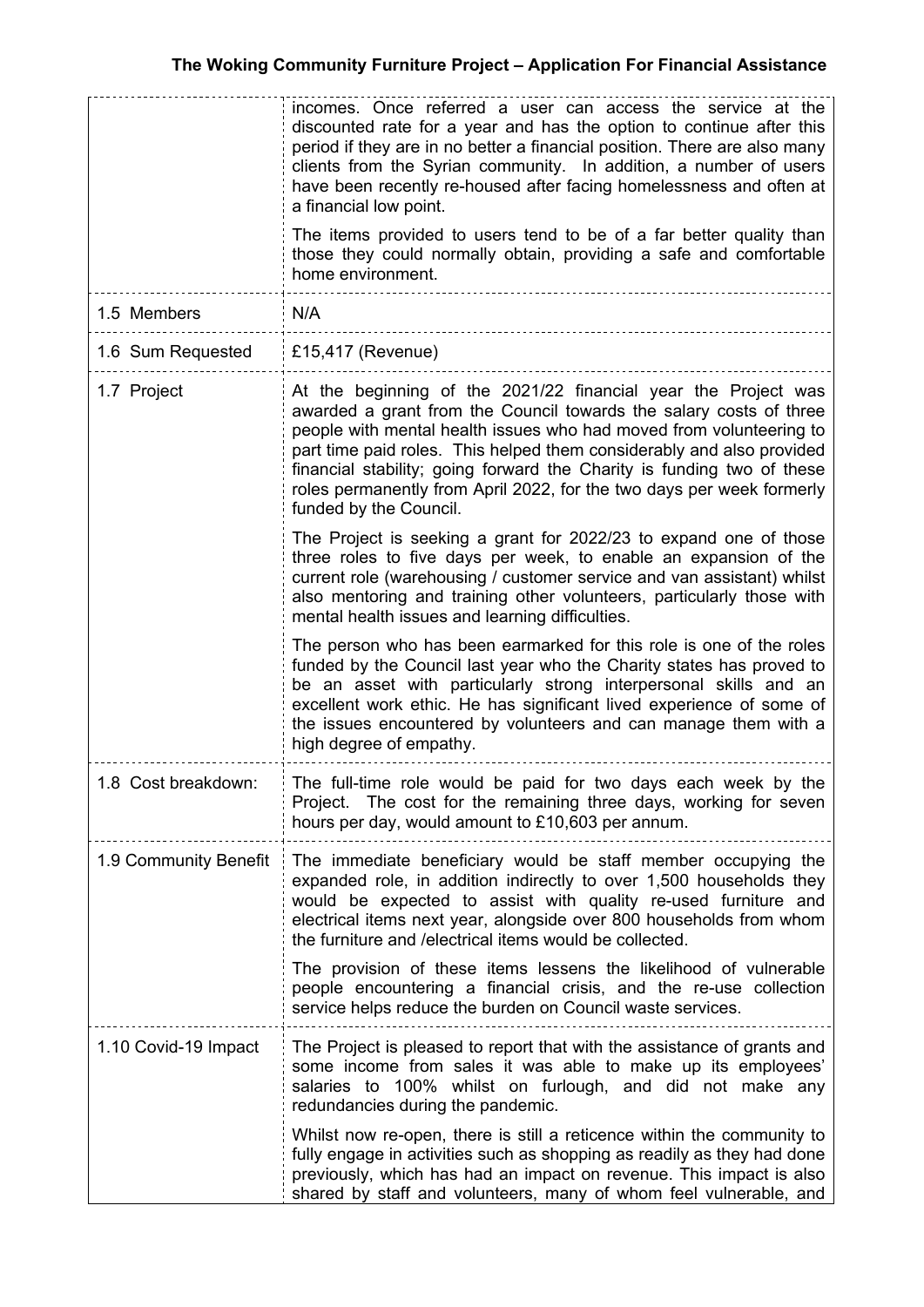| has in turn resulted in a higher level of support and assistance being |
|------------------------------------------------------------------------|
| required.                                                              |

| 2.0 Financial Background                |                                                                                                                                                                                                                                                                                                                             |
|-----------------------------------------|-----------------------------------------------------------------------------------------------------------------------------------------------------------------------------------------------------------------------------------------------------------------------------------------------------------------------------|
| 2.1 Budget                              | At the time of the application, the Project held £72,253 in the bank.<br>The sum of £5,517 is reserved for salary support, medical moves,<br>support for Southern Housing clients and a small lottery grant, with the<br>remainder being allocated as reserves.                                                             |
|                                         | The Project has submitted a budget for 2021/22 which shows an<br>anticipated income of £146,200 against an anticipated expenditure of<br>£140,958, resulting in an anticipated surplus of £5,242.                                                                                                                           |
| 2.2 Accounts                            | The Project has submitted draft accounts for 2020/21 which show an<br>income of £166,344 (£130,353 in 2019/20) against expenditure of<br>£136,928 (£144,311 in 2019/20), resulting in a surplus of £29,416 (a<br>deficit of £13,958 in 2019/20). The sum of £196,815 was carried<br>forward at the end of the 2020/21 year. |
| 2.3 Support over the<br>past five years | $2021/22 - £15,417$<br>2020/21 - no application made.<br>$2019/20$ – no grant awarded.<br>2018/19 - no grant awarded.                                                                                                                                                                                                       |

| 3.0 Assessment of Application |                                                                                                                                                                                                                                                                                    |                  |
|-------------------------------|------------------------------------------------------------------------------------------------------------------------------------------------------------------------------------------------------------------------------------------------------------------------------------|------------------|
| 3.1 Key Information           | Constitution<br>$\circ$                                                                                                                                                                                                                                                            | Yes              |
|                               | <b>Registered Charity</b><br>O                                                                                                                                                                                                                                                     | Yes              |
|                               | <b>VAT Registered</b><br>O                                                                                                                                                                                                                                                         | Yes              |
|                               | <b>Equal Opportunities Policy</b><br>O                                                                                                                                                                                                                                             | Yes              |
|                               | Safeguarding Policy<br>O                                                                                                                                                                                                                                                           | Yes              |
|                               | <b>Reserves Policy</b><br>O                                                                                                                                                                                                                                                        | Yes              |
|                               | <b>Quality Mark</b><br>O                                                                                                                                                                                                                                                           | No               |
|                               | Other funding sources pursued<br>O                                                                                                                                                                                                                                                 | <b>No</b>        |
|                               | Other support by the Council<br>$\circ$                                                                                                                                                                                                                                            | Yes <sup>*</sup> |
|                               | Fundraising<br>O                                                                                                                                                                                                                                                                   | Yes              |
|                               | Two quotes<br>$\circ$                                                                                                                                                                                                                                                              | N/A              |
|                               | Regular monitoring provided previously<br>$\circ$                                                                                                                                                                                                                                  | N/A              |
|                               | * mandatory rate relief and discretionary rate<br>relief.                                                                                                                                                                                                                          |                  |
| 3.2 Assessment                | The Woking Community Furniture Project assists many of our most<br>financially vulnerable and homeless residents to help set up homes or<br>The actual funding is to enhance the service offer whilst<br>move.<br>helping employ residents with their own complex needs to support |                  |